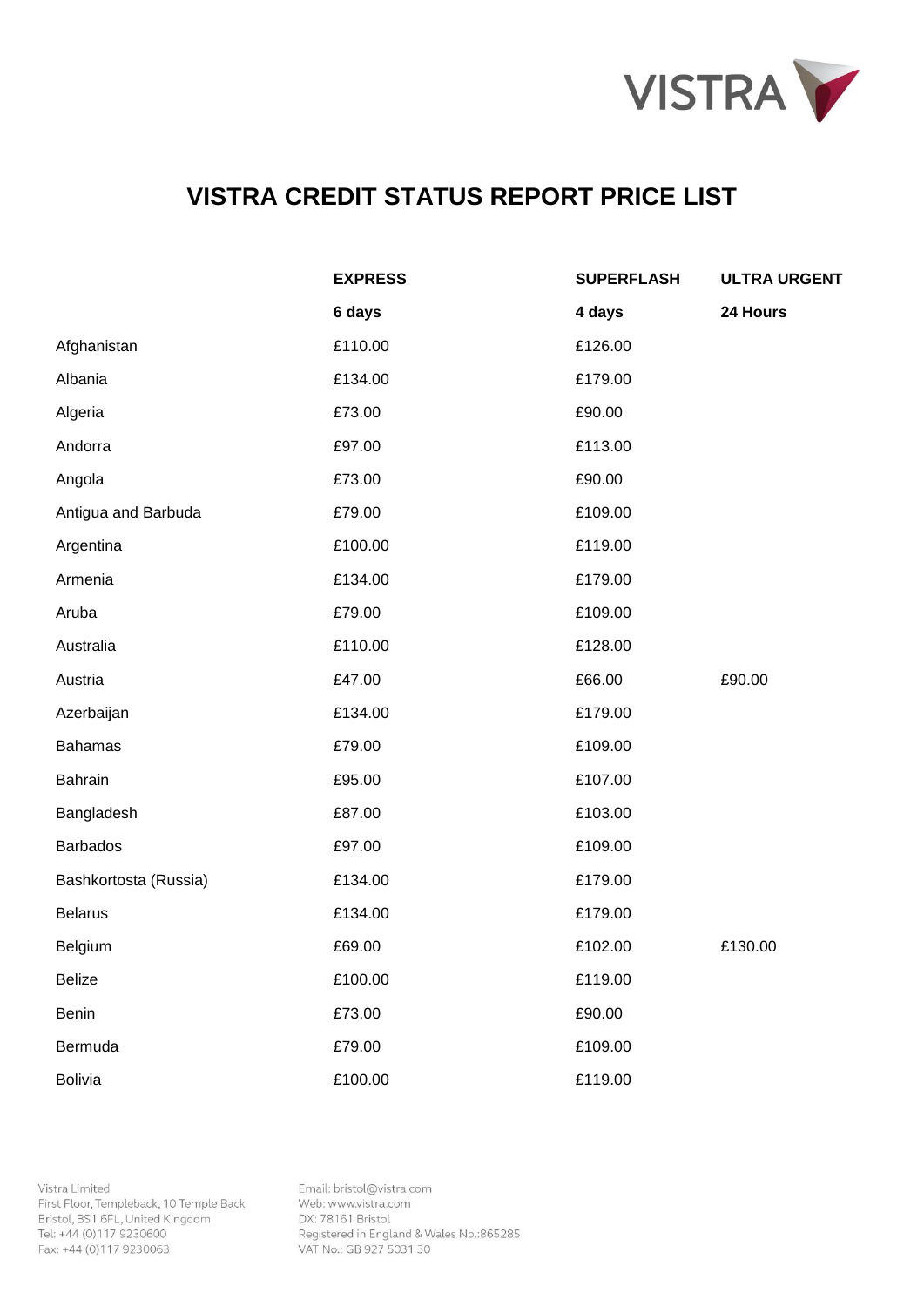

|                                | <b>EXPRESS</b> | <b>SUPERFLASH</b> | <b>ULTRA URGENT</b> |
|--------------------------------|----------------|-------------------|---------------------|
|                                | 6 days         | 4 Days            | 24 Hours            |
| <b>Bonaire (Neth Antilles)</b> | £79.00         | £109.00           |                     |
| Bosnia Herzegovina             | £134.00        | £179.00           |                     |
| Botswana                       | £73.00         | £90.00            |                     |
| <b>Brazil</b>                  | £100.00        | £119.00           |                     |
| <b>BVI</b>                     | £79.00         | £109.00           |                     |
| <b>Brunei</b>                  | £97.00         | £113.00           |                     |
| <b>Bulgaria</b>                | £134.00        | £179.00           |                     |
| <b>Burkina Faso</b>            | £73.00         | £90.00            |                     |
| Burundi                        | £73.00         | £90.00            |                     |
| Cambodia                       | £97.00         | £113.00           |                     |
| Cameroon                       | £73.00         | £90.00            |                     |
| Canada                         | £100.00        | £119.00           |                     |
| Canary Islands (Spain)         | £63.00         | £80.00            |                     |
| Cape Verde                     | £73.00         | £90.00            |                     |
| Cayman Islands                 | £79.00         | £109.00           |                     |
| Central African Republic       | £73.00         | £90.00            |                     |
| Ceuta (Spanish Owned)          | £63.00         | £80.00            |                     |
| Chad                           | £73.00         | £90.00            |                     |
| <b>Chesterfield Islands</b>    | £110.00        | £128.00           |                     |
| Chile                          | £110.00        | £119.00           |                     |
| China, People's Republic of    | £115.00        | £157.00           |                     |
| Christmas Island (Kiritimati)  | £110.00        | £128.00           |                     |
| Colombia                       | £100.00        | £119.00           |                     |
| Comoros                        | £73.00         | £90.00            |                     |

Vistra Limited First Floor, Templeback, 10 Temple Back Bristol, BS1 6FL, United Kingdom Tel: +44 (0)117 9230600 Fax: +44 (0)117 9230063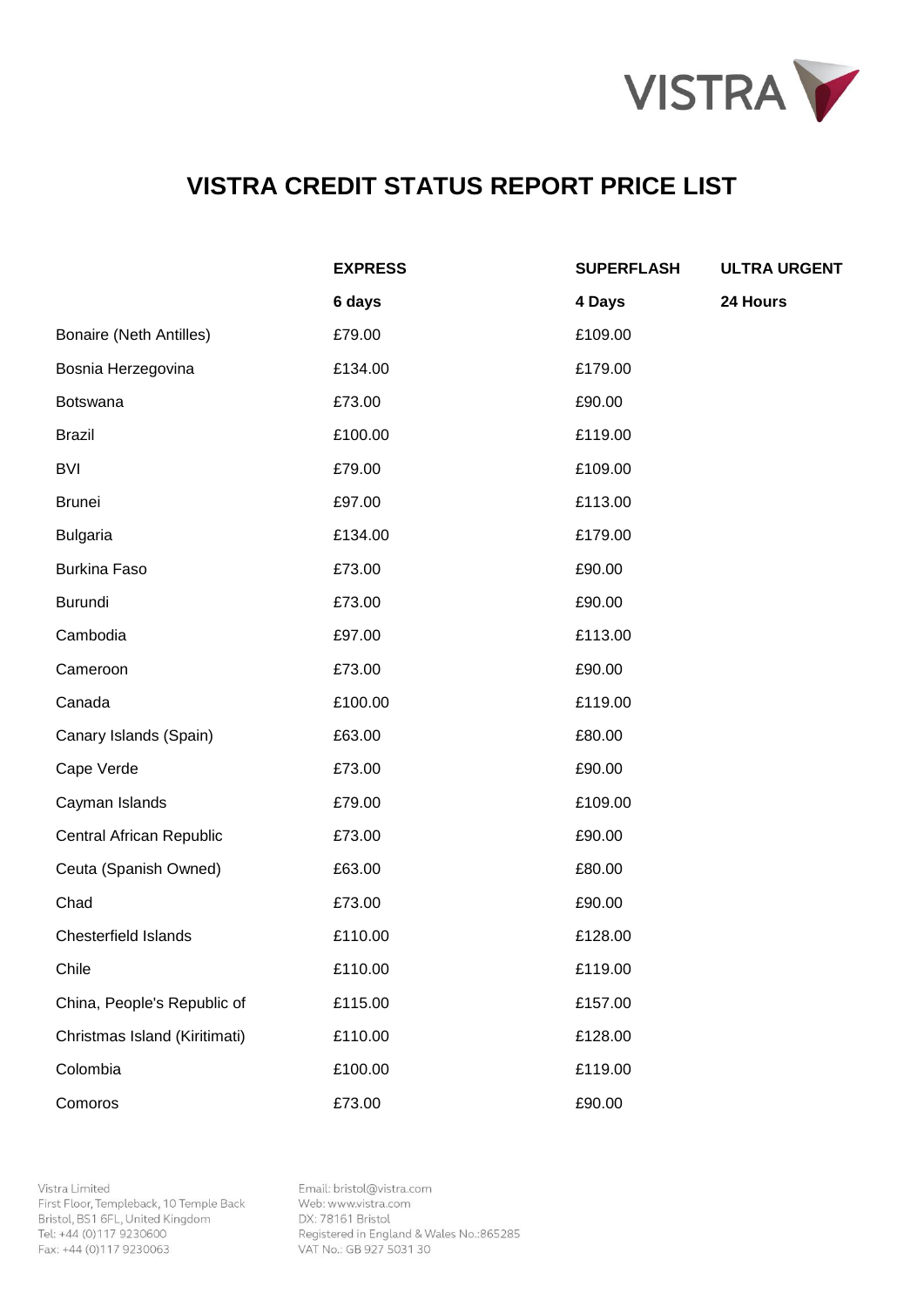

|                               | <b>EXPRESS</b> | <b>SUPERFLASH</b> | <b>ULTRA URGENT</b> |
|-------------------------------|----------------|-------------------|---------------------|
|                               | 6 days         | 4 days            | 24 Hours            |
| Congo, Democratic Republic of | £73.00         | £90.00            |                     |
| Cook Islands                  | £110.00        | £128.00           |                     |
| Costa Rica                    | £100.00        | £119.00           |                     |
| Croatia                       | £134.00        | £179.00           |                     |
| Cuba                          | £100.00        | £119.00           |                     |
| Curacao (Neth. Antilles)      | £79.00         | £109.00           |                     |
| Cyprus                        | £78.00         | £90.00            |                     |
| <b>Czech Republic</b>         | £134.00        | £179.00           |                     |
| Denmark                       | £97.00         | £113.00           | £140.00             |
| Djibouti                      | £73.00         | £90.00            |                     |
| Dominica (W. Indies)          | £79.00         | £119.00           |                     |
| Dominican Republc             | £100.00        | £119.00           |                     |
| East Timor                    | £97.00         | £113.00           |                     |
| Ecuador                       | £100.00        | £119.00           |                     |
| Egypt                         | £95.00         | £107.00           |                     |
| El Salvador                   | £100.00        | £119.00           |                     |
| <b>Equatorial Guinea</b>      | £73.00         | £90.00            |                     |
| Eritrea                       | £73.00         | £90.00            |                     |
| Estonia                       | £134.00        | £179.00           |                     |
| Ethiopia                      | £73.00         | £90.00            |                     |
| <b>Falkland Islands</b>       | £100.00        | £119.00           |                     |
| Faroe Islands                 | £68.00         | £114.00           |                     |
| Fiji                          | £110.00        | £128.00           |                     |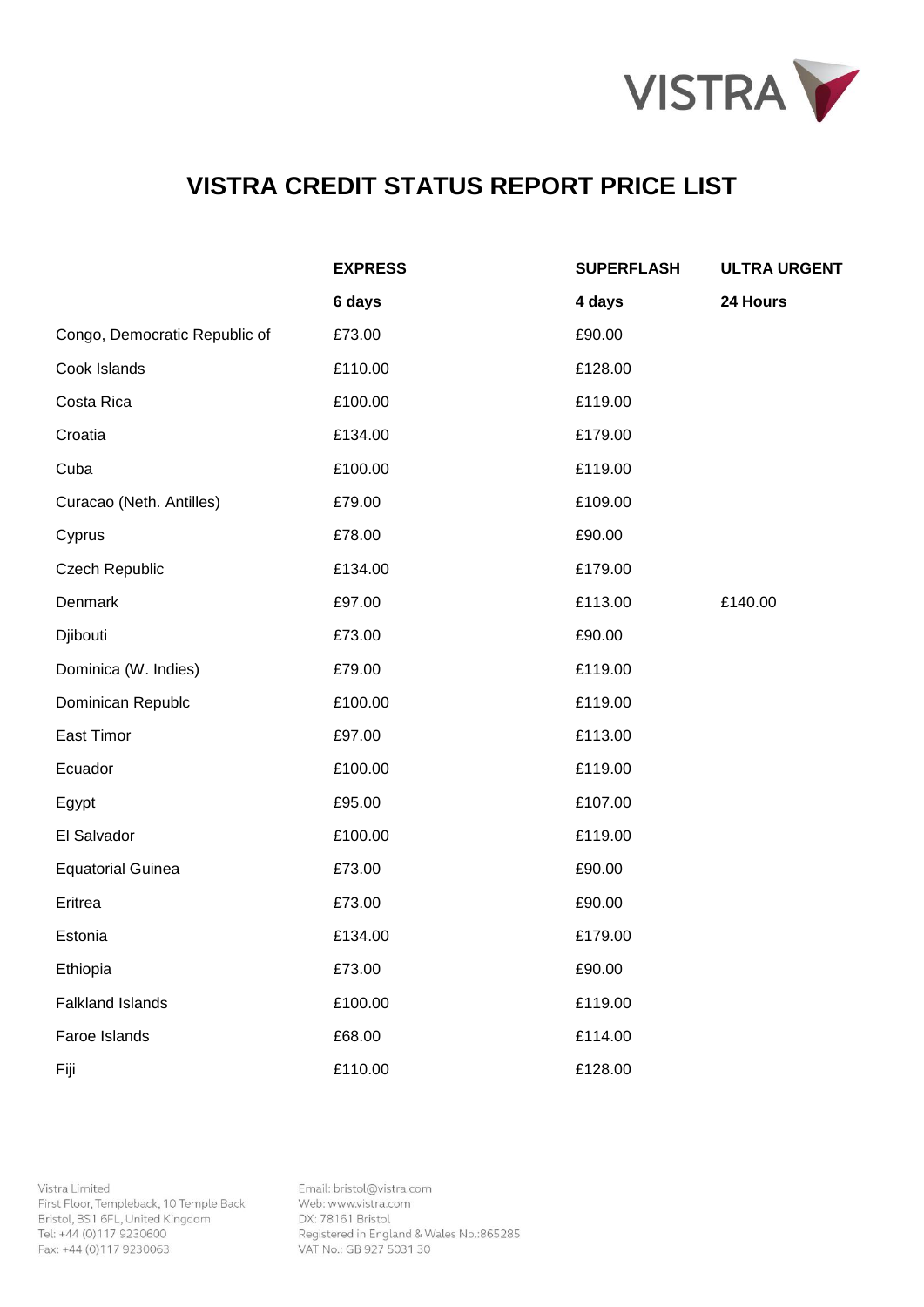

|               | <b>EXPRESS</b><br>6 days | <b>SUPERFLASH</b><br>4 days | <b>ULTRA URGENT</b><br>24 Hours |
|---------------|--------------------------|-----------------------------|---------------------------------|
| Finland       | £120.00                  | £130.00                     | £155.00                         |
| France        | £69.00                   | £102.00                     | £130.00                         |
| French Guiana | £100.00                  | £119.00                     |                                 |
| Gabon         | £73.00                   | £90.00                      |                                 |
| Gambia        | £73.00                   | £90.00                      |                                 |
| Georgia       | £134.00                  | £179.00                     |                                 |
| Germany       | £47.00                   | £66.00                      | £90.00                          |
| Ghana         | £73.00                   | £90.00                      |                                 |
| Gibraltar     | £72.00                   | £89.00                      |                                 |
| Greece        | £113.00                  | £128.00                     |                                 |
| Greenland     | £68.00                   | £95.00                      |                                 |
| Grenada       | £79.00                   | £109.00                     |                                 |
| Guadeloupe    | £79.00                   | £109.00                     |                                 |
| Guam          | £110.00                  | £128.00                     |                                 |
| Guatemala     | £100.00                  | £119.00                     |                                 |
| Guinea        | £73.00                   | £90.00                      |                                 |
| Guyana        | £100.00                  | £119.00                     |                                 |
| Haiti         | £100.00                  | £119.00                     |                                 |
| Honduras      | £100.00                  | £119.00                     |                                 |
| Hong Kong     | £99.00                   | £109.00                     |                                 |
| Hungary       | £134.00                  | £179.00                     |                                 |
| Iceland       | £113.00                  | £136.00                     |                                 |
| India         | £63.00                   | £74.00                      |                                 |
| Indonesia     | £47.00                   | £52.00                      |                                 |
| Iran          | £95.00                   | £107.00                     |                                 |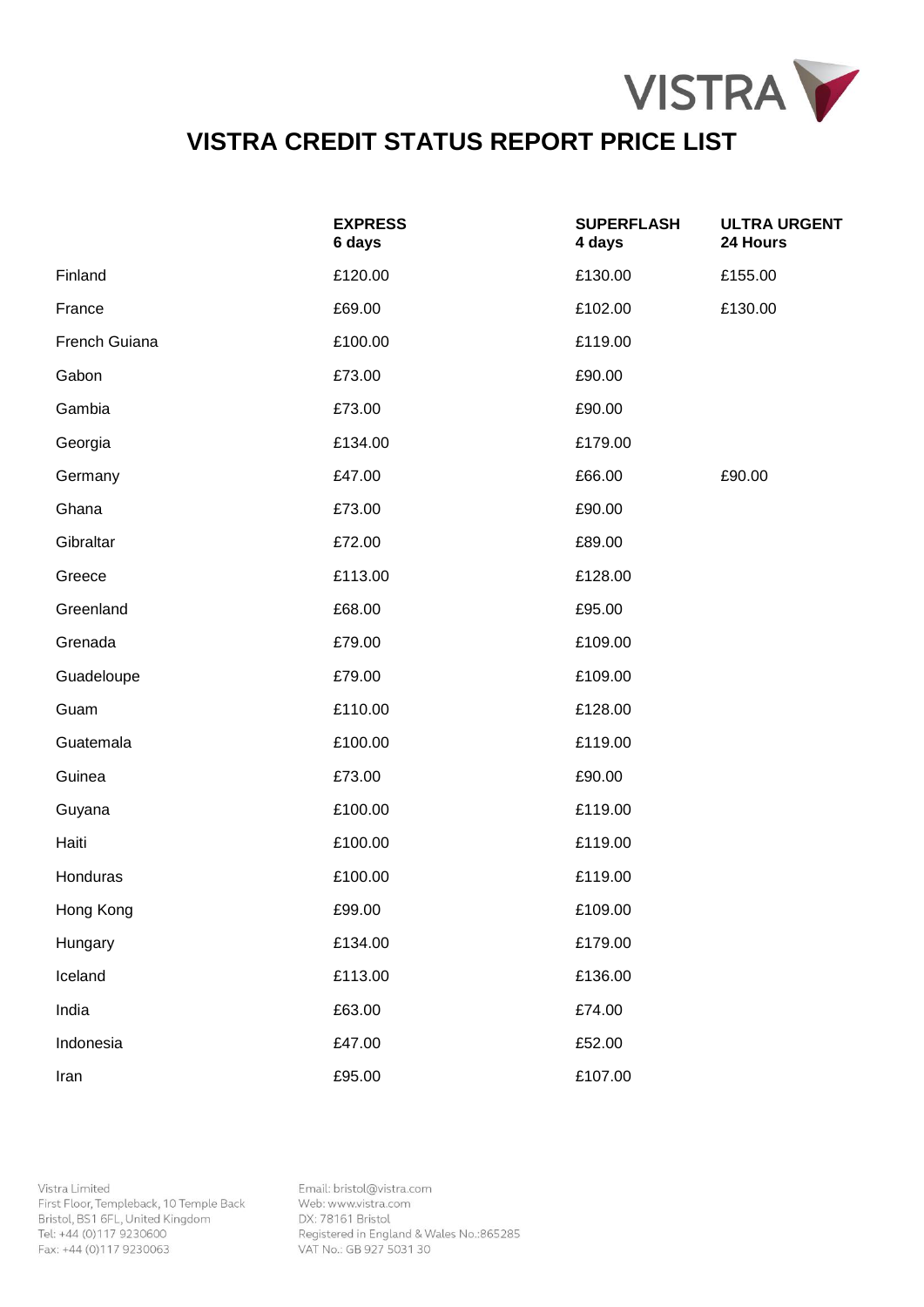

|                      | <b>EXPRESS</b><br>6 days | <b>SUPERFLASH</b><br>4 days | <b>ULTRA URGENT</b><br>24 Hours |
|----------------------|--------------------------|-----------------------------|---------------------------------|
| Iraq                 | £95.00                   | £107.00                     |                                 |
| Israel               | £95.00                   | £107.00                     |                                 |
| Italy                | £63.00                   | £73.00                      |                                 |
| Ivory Coast Republic | £73.00                   | £90.00                      |                                 |
| Jamaica              | £79.00                   | £109.00                     |                                 |
| Japan                | £84.00                   | £95.00                      |                                 |
| Jordan               | £95.00                   | £107.00                     |                                 |
| Kazakhstan           | £134.00                  | £179.00                     |                                 |
| Kenya                | £73.00                   | £90.00                      |                                 |
| Kiribati             | £110.00                  | £128.00                     |                                 |
| Kiritimati           | £110.00                  | £128.00                     |                                 |
| Korea, North         | £114.00                  | £142.00                     |                                 |
| Korea, South         | £105.00                  | £118.00                     |                                 |
| Kuwait               | £95.00                   | £107.00                     |                                 |
| Kyrgyzstan           | £134.00                  | £179.00                     |                                 |
| Laos                 | £97.00                   | £113.00                     |                                 |
| Latvia               | £134.00                  | £179.00                     |                                 |
| Lebanon              | £95.00                   | £107.00                     |                                 |
| Lesotho              | £73.00                   | £90.00                      |                                 |
| Liberia              | £175.00                  | £215.00                     |                                 |
| Libya                | £73.00                   | £90.00                      |                                 |
| Liechtenstein        | £39.00                   | £52.00                      | £80.00                          |
| Lithuania            | £134.00                  | £179.00                     |                                 |
| Luxembourg           | £47.00                   | £66.00                      | £90.00                          |
| Macau                | £97.00                   | £113.00                     |                                 |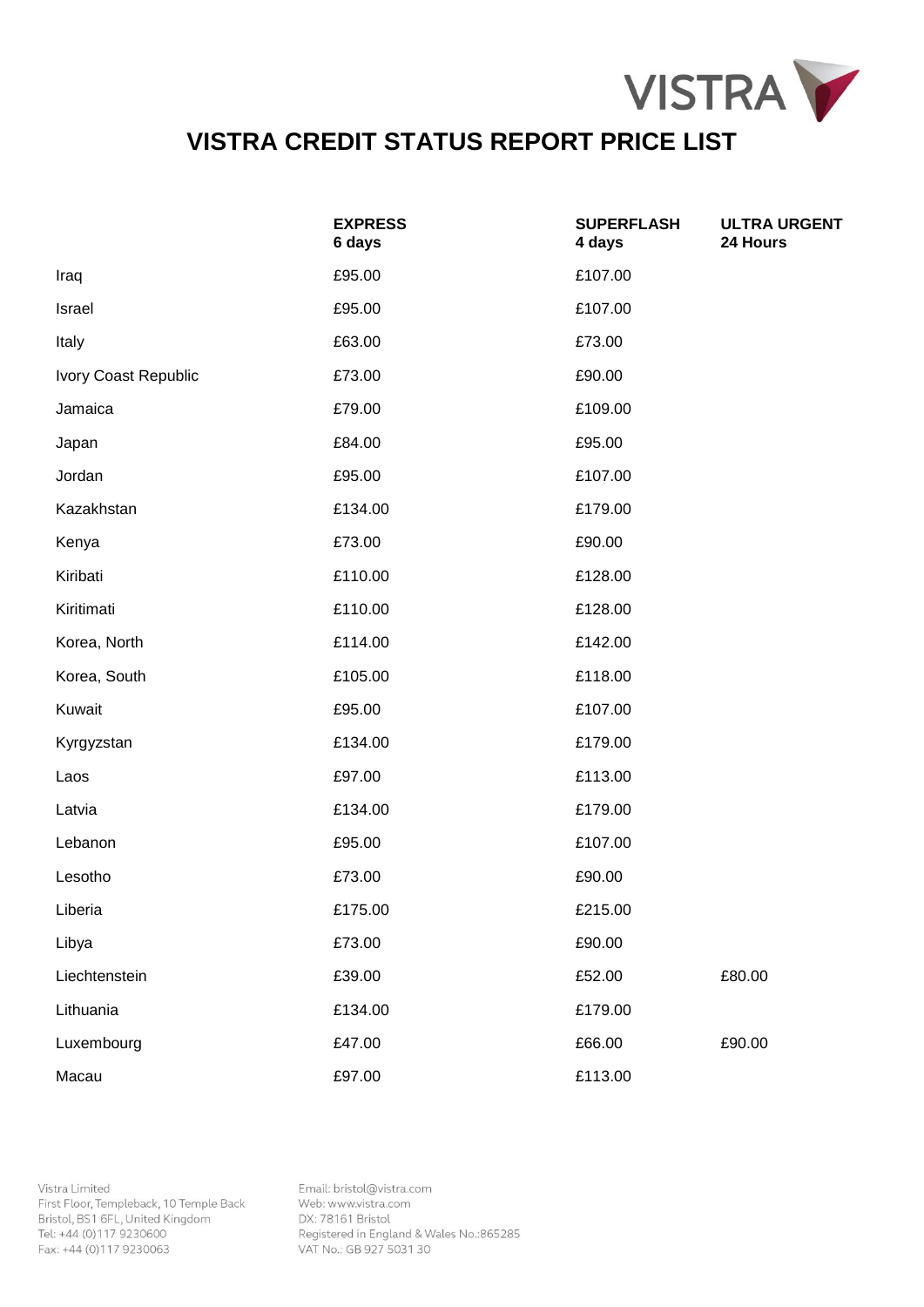

|                           | <b>EXPRESS</b> | <b>SUPERFLASH</b> | <b>ULTRA URGENT</b> |
|---------------------------|----------------|-------------------|---------------------|
|                           | 6 days         | 4 days            | 24 Hours            |
| Macedonia                 | £134.00        | £179.00           |                     |
| Madagascar                | £73.00         | £90.00            |                     |
| Madeira                   | £57.00         | £77.00            |                     |
| Malawi                    | £73.00         | £90.00            |                     |
| Malaysia                  | £105.00        | £118.00           |                     |
| Maldives                  | £97.00         | £124.00           |                     |
| Mali                      | £73.00         | £90.00            |                     |
| Malta                     | £85.00         | £107.00           |                     |
| Marina Islands (Northern) | £110.00        | £128.00           |                     |
| Martinique                | £79.00         | £109.00           |                     |
| Mauritania                | £73.00         | £90.00            |                     |
| <b>Mauritius</b>          | £73.00         | £90.00            |                     |
| Mayotte                   | £73.00         | £90.00            |                     |
| Mexico                    | £100.00        | £119.00           |                     |
| Micronesia                | £110.00        | £128.00           |                     |
| Moldova                   | £134.00        | £179.00           |                     |
| Monaco                    | £69.00         | £102.00           |                     |
| Mongolia                  | £110.00        | £126.00           |                     |
| Montenegro                | £134.00        | £179.00           |                     |
| Montserrat                | £79.00         | £109.00           |                     |
| Morocco                   | £73.00         | £90.00            |                     |
| Mozambique                | £73.00         | £90.00            |                     |
| Myanmar (Burma)           | £97.00         | £113.00           |                     |
| Namibia                   | £73.00         | £90.00            |                     |
| Nauru                     | £110.00        | £128.00           |                     |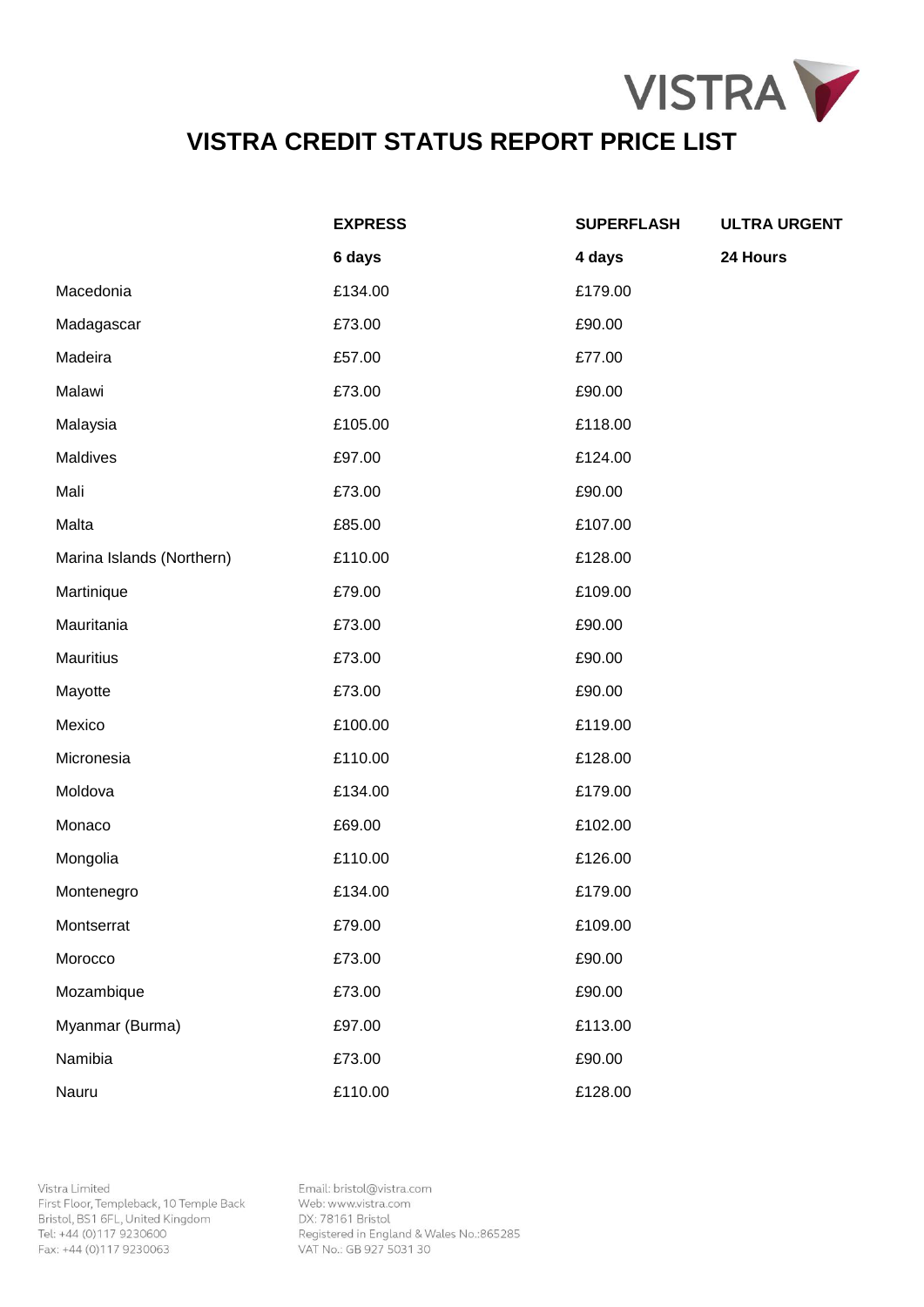

|                                                   | <b>EXPRESS</b> | <b>SUPERFLASH</b> | <b>ULTRA URGENT</b> |
|---------------------------------------------------|----------------|-------------------|---------------------|
|                                                   | 6 days         | 4 days            | 24 Hours            |
| Nepal                                             | £110.00        | £126.00           |                     |
| Netherlands                                       | £50.00         | £64.00            | £90.00              |
| New Caledonia                                     | £110.00        | £128.00           |                     |
| New Zealand                                       | £110.00        | £128.00           |                     |
| Nicaragua                                         | £100.00        | £119.00           |                     |
| Niger                                             | £73.00         | £90.00            |                     |
| Nigeria                                           | £73.00         | £90.00            |                     |
| Niue                                              | £110.00        | £128.00           |                     |
| Norfolk Island                                    | £110.00        | £128.00           |                     |
| Norway                                            | £184.00        | £221.00           | £250.00             |
| Oman                                              | £95.00         | £107.00           |                     |
| Pakistan                                          | £110.00        | £126.00           |                     |
| Palestine                                         | £95.00         | £107.00           |                     |
| Palau                                             | £110.00        | £128.00           |                     |
| Panama                                            | £100.00        | £119.00           |                     |
| Papua New Guinea                                  | £110.00        | £128.00           |                     |
| Paraguay                                          | £100.00        | £119.00           |                     |
| Peru                                              | £100.00        | £119.00           |                     |
| Philippines                                       | £110.00        | £126.00           |                     |
| Poland                                            | £134.00        | £179.00           |                     |
| *Portugal                                         | £57.00         | £77.00            | £100.00             |
| *directors not available on LDA companies only SA |                |                   |                     |
| Puerto Rico                                       | £100.00        | £119.00           |                     |
| Qatar                                             | £95.00         | £107.00           |                     |
| Reunion                                           | £73.00         | £90.00            |                     |
| Romania                                           | £134.00        | £179.00           |                     |
| Russia                                            | £134.00        | £179.00           |                     |

Vistra Limited First Floor, Templeback, 10 Temple Back Bristol, BS1 6FL, United Kingdom Tel: +44 (0)117 9230600 Fax: +44 (0)117 9230063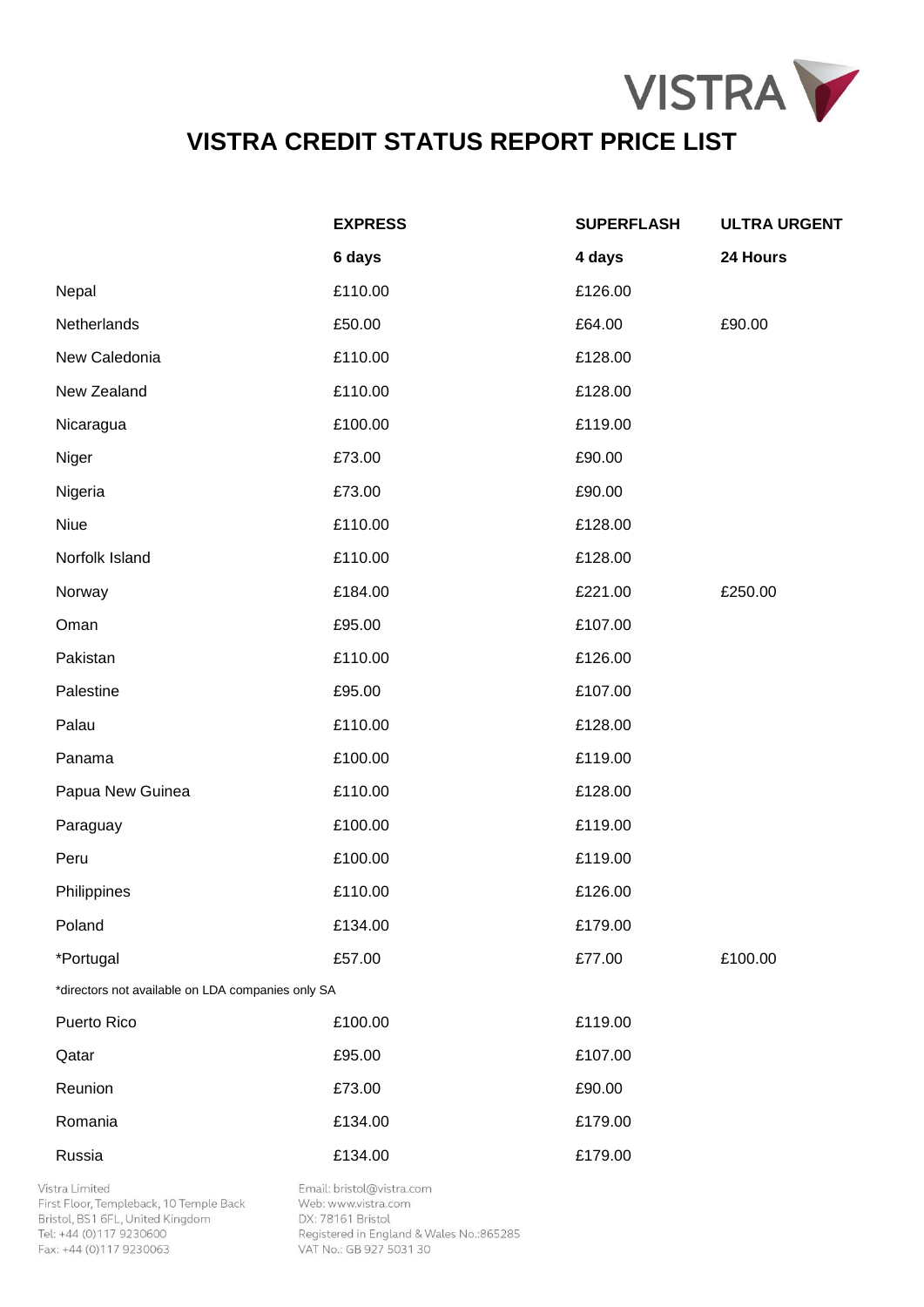

|                              | <b>EXPRESS</b>   | <b>SUPERFLASH</b> | <b>ULTRA URGENT</b> |
|------------------------------|------------------|-------------------|---------------------|
|                              | 6 days           | 4 days            | 24 Hours            |
| Rwanda                       | £73.00           | £90.00            |                     |
| Samoa                        | £110.00          | £128.00           |                     |
| Samoa (American)             | £110.00          | £128.00           |                     |
| Saotome & Principe           | £73.00           | £90.00            |                     |
| San Marino                   | £164.00          | £187.00           |                     |
| Saudi Arabia                 | £95.00           | £107.00           |                     |
| Senegal                      | £73.00           | £90.00            |                     |
| Serbia                       | £134.00          | £179.00           |                     |
| Severo-Osetinskaya           | £134.00          | £179.00           |                     |
| Seychelles                   | £230.00          | £275.00           |                     |
| Sierra Leone                 | £73.00           | £90.00            |                     |
| Singapore                    | £170.00          | £180.00           |                     |
| Slovakia                     | £134.00          | £179.00           |                     |
| Slovenia                     | £134.00          | £179.00           |                     |
| Solomon Islands              | £110.00          | £128.00           |                     |
| Somalia                      | £73.00           | £90.00            |                     |
| Somaliland                   | £73.00           | £90.00            |                     |
| South Africa                 | £73.00           | £90.00            |                     |
| Spain<br>Sri Lanka           | £63.00<br>£71.00 | £80.00<br>£81.00  | £100.00             |
| St Barthelemy (Guadeloupe)   | £79.00           | £109.00           |                     |
| St Eustatius (Neth Antilles) | £79.00           | £109.00           |                     |
| St Helena                    | £73.00           | £90.00            |                     |
| St. Kitts                    | £79.00           | £109.00           |                     |
| St. Lucia                    | £79.00           | £109.00           |                     |
| St Maarten                   | £79.00           | £109.00           |                     |

Vistra Limited First Floor, Templeback, 10 Temple Back Bristol, BS1 6FL, United Kingdom Tel: +44 (0)117 9230600 Fax: +44 (0)117 9230063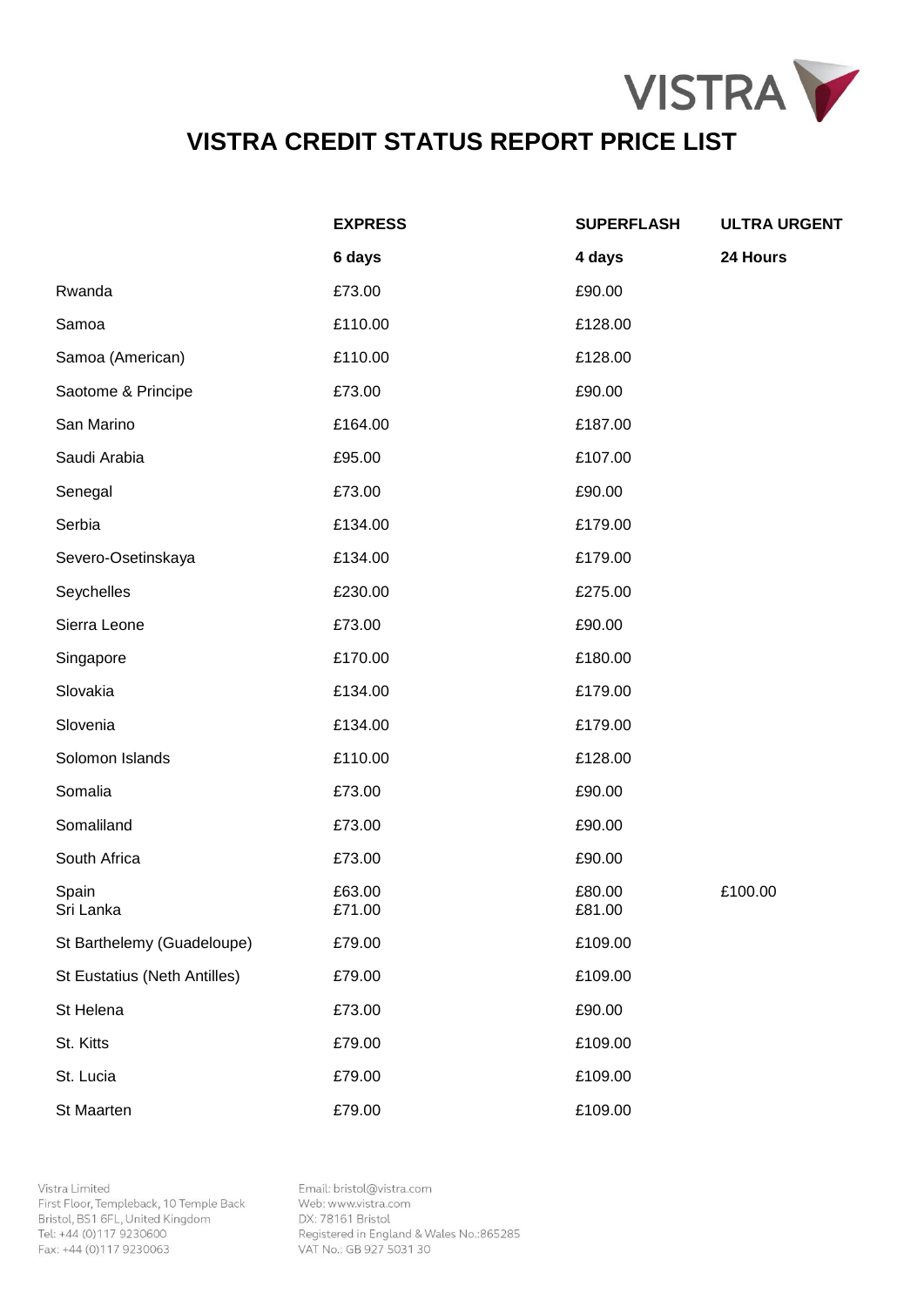

|                           | <b>EXPRESS</b> | <b>SUPERFLASH</b> |
|---------------------------|----------------|-------------------|
|                           | 6 days         | 4 days            |
| St. Vincent & Bequia      | £79.00         | £109.00           |
| Sudan                     | £73.00         | £90.00            |
| Surinam                   | £100.00        | £119.00           |
| Swaziland                 | £73.00         | £90.00            |
| Sweden                    | £54.00         | £66.00<br>£90.00  |
| Switzerland               | £39.00         | £52.00<br>£80.00  |
| Syria                     | £95.00         | £107.00           |
| Tadjikistan               | £134.00        | £179.00           |
| Tahiti                    | £110.00        | £128.00           |
| Taiwan                    | £110.00        | £126.00           |
| Tanzania (Zanzibar)       | £73.00         | £90.00            |
| Thailand                  | £115.00        | £128.00           |
| Togo                      | £73.00         | £90.00            |
| Tokelau Islands           | £110.00        | £128.00           |
| Tonga                     | £110.00        | £128.00           |
| Trinidad                  | £79.00         | £109.00           |
| Tunisia                   | £73.00         | £90.00            |
| Tuvalu                    | £110.00        | £128.00           |
| <b>Turkey</b>             | £64.00         | £76.00            |
| Turkmenistan              | £134.00        | £179.00           |
| <b>Turks &amp; Caicos</b> | £79.00         | £109.00           |
| Uganda                    | £73.00         | £90.00            |
| Ukraine                   | £134.00        | £179.00           |